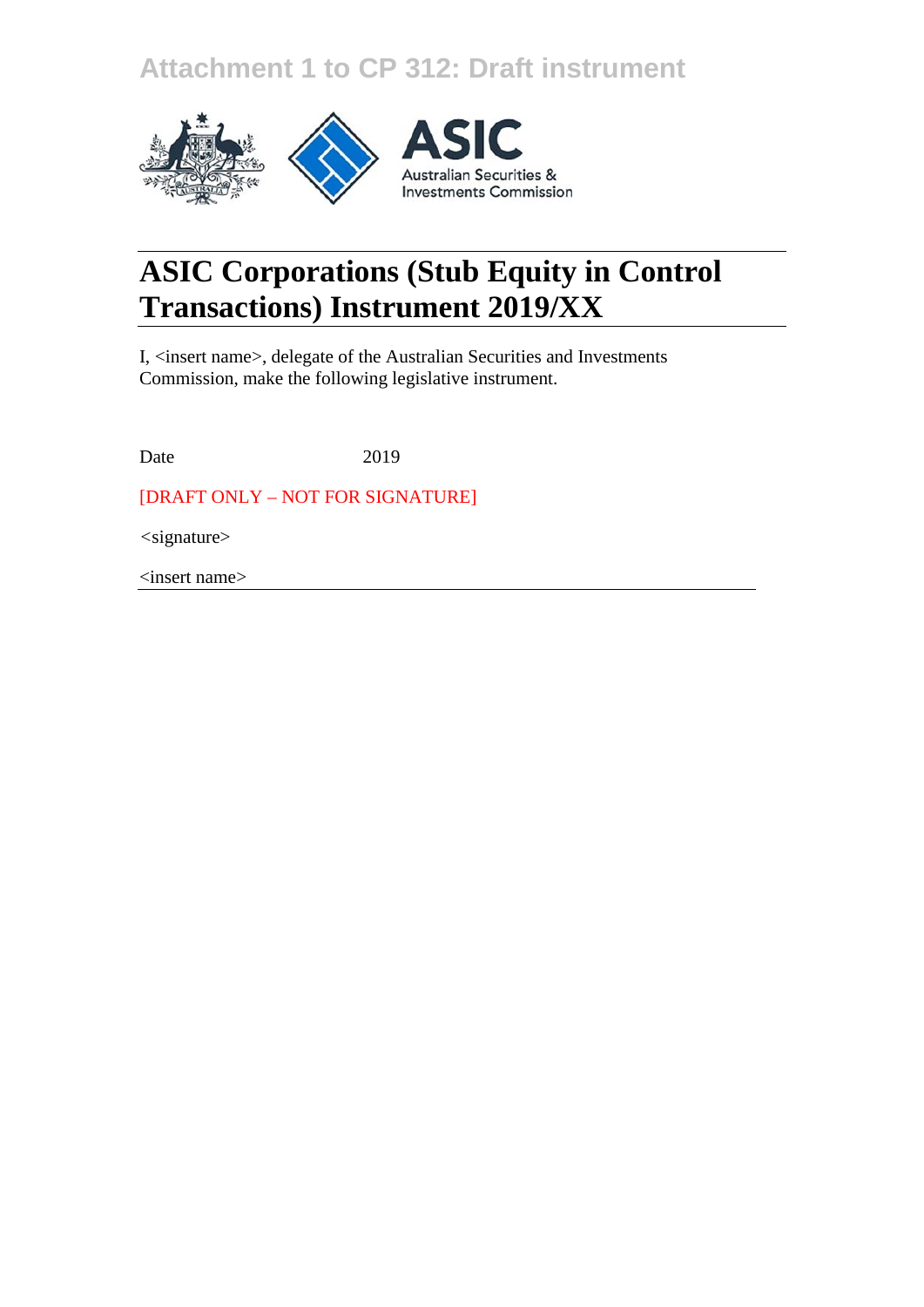## **Contents**

| <b>Part 1-Preliminary</b> |  |
|---------------------------|--|
|                           |  |
|                           |  |
|                           |  |
|                           |  |
| <b>Part 2-Declaration</b> |  |
|                           |  |
|                           |  |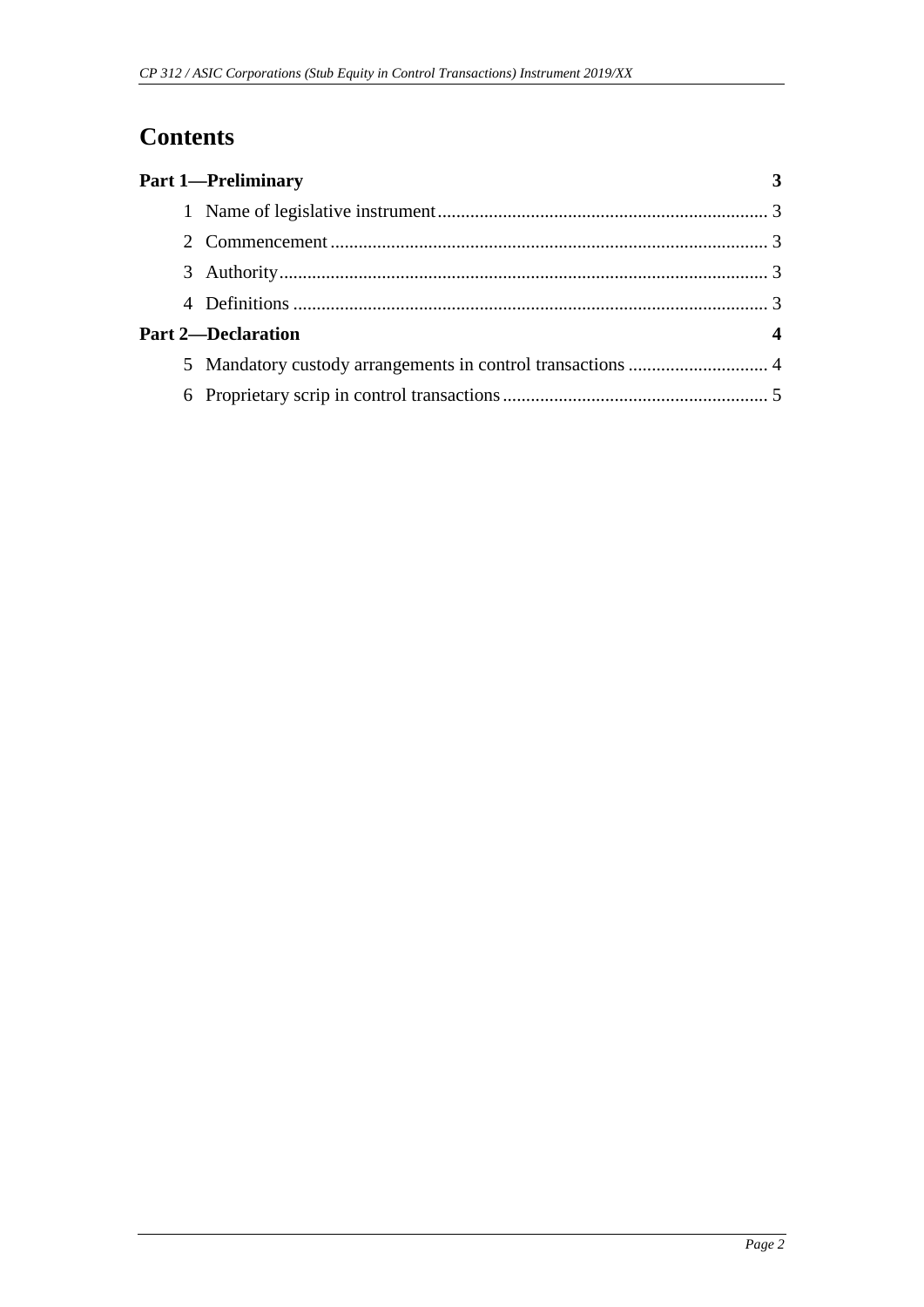## <span id="page-2-1"></span><span id="page-2-0"></span>**Part 1—Preliminary**

#### **1 Name of legislative instrument**

This is the *ASIC Corporations (Stub Equity in Control Transactions) Instrument 2019/XX*.

#### <span id="page-2-2"></span>**2 Commencement**

This instrument commences on the day after it is registered on the Federal Register of Legislation.

Note: The register may be accessed a[t www.legislation.gov.au.](http://www.legislation.gov.au/)

#### <span id="page-2-3"></span>**3 Authority**

This instrument is made under sections 655A and 741 of the *Corporations Act 2001*.

#### <span id="page-2-4"></span>**4 Definitions**

In this instrument:

*Act* means the *Corporations Act 2001*.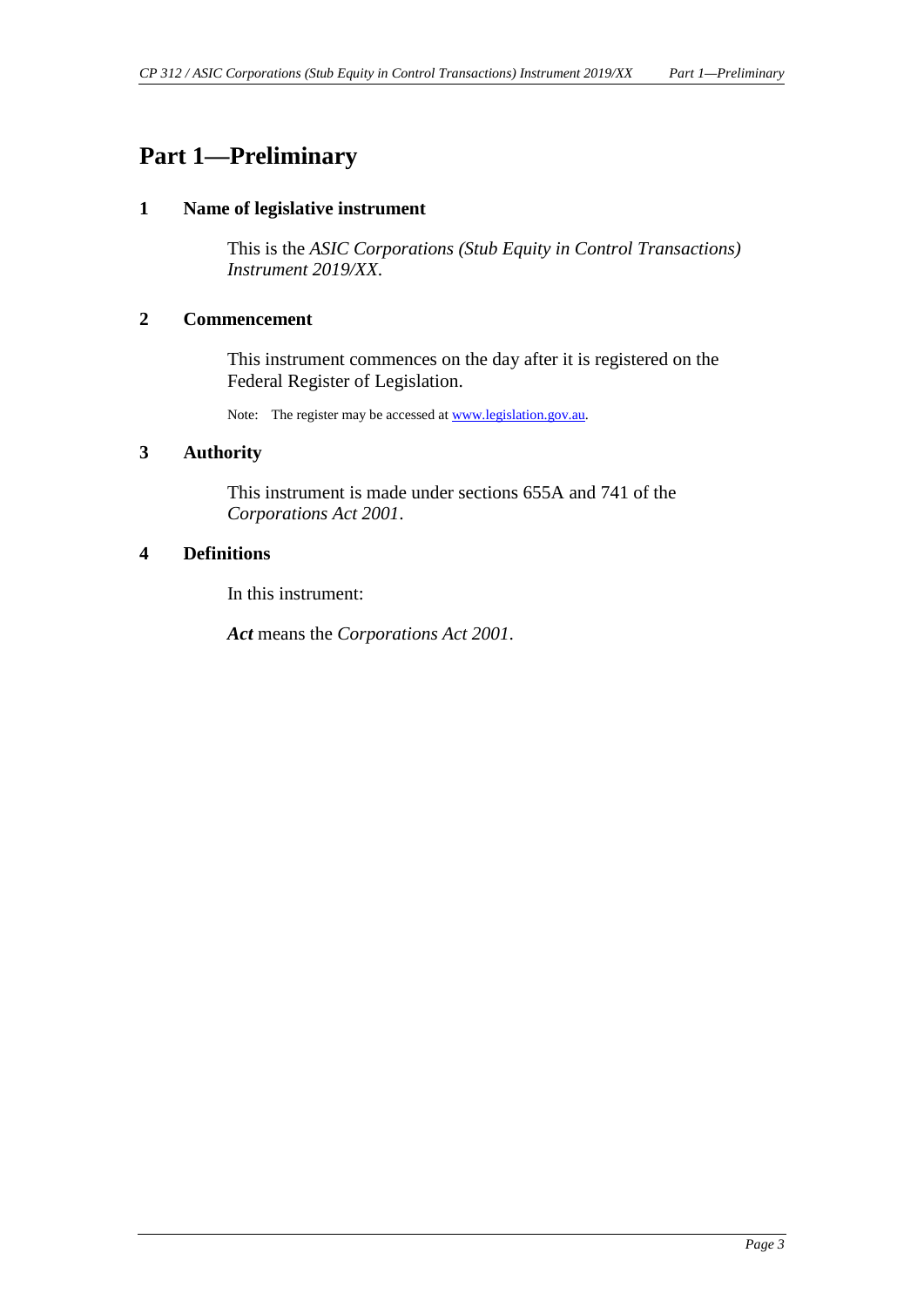### <span id="page-3-0"></span>**Part 2—Declaration**

#### <span id="page-3-1"></span>**5 Mandatory custody arrangements in control transactions**

Chapter 6 of the Act applies to all persons as if the following provisions were modified or varied:

(a) in items 1 to 4 and 17 in the table in section 611, add on a new line:

"See also section 615A."

(b) after section 615, insert:

#### "**615A Mandatory custody arrangements—exceptions 1 to 4 and 17**

The exceptions in items 1 to 4 (in relation to an off-market bid) and item 17 (in relation to a compromise or arrangement) do not apply where all of the following are satisfied:

- (a) the compromise or arrangement or offers under the off-market bid require that some or all securities (the *consideration securities*) issued or transferred as consideration are registered in the name of a trustee or custodian (whether or not this requirement applies to all persons who are issued or transferred consideration securities);
- (b) the right of a beneficial holder of consideration securities to call for those securities to be registered in their name is restricted by any of the following:
	- (i) the compromise or arrangement or the offer under the off-market bid;
	- (ii) the constitution of the body (the *issuer*) who issued the consideration securities;
	- (iii) any other agreement between all or some of the holders of securities issued by the issuer;
- (c) because of paragraphs (a) and (b) being satisfied:
	- (i) the issuer does not become a disclosing entity, despite consideration securities being issued to, on behalf of, or on account of, 100 or more persons; or
	- (ii) paragraph  $606(1)(a)$  is not satisfied in relation to the issuer, despite consideration securities being issued or transferred to, on behalf of, or on account of, more than 50 persons; or
	- (iii) the issuer does not have more than 50 non-employee shareholders for the purposes of subsection 113(1), despite consideration securities being issued or transferred to,